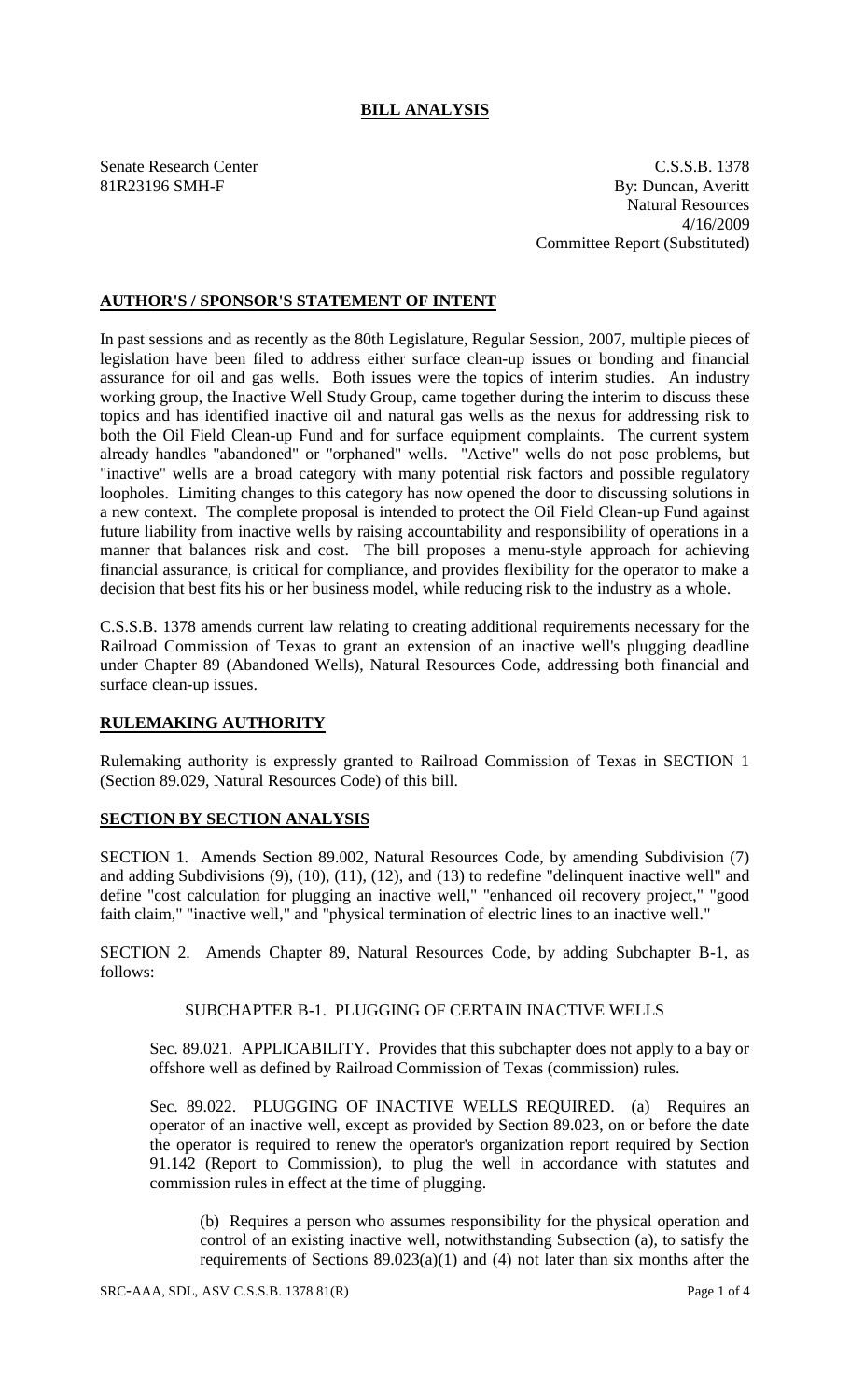date the commission approves the initial form described by Section 89.002(a)(2) and filed with the commission under which the person assumes responsibility for the well.

(c) Prohibits the commission from renewing or approving the organization report required by Section 91.142 for an operator that fails to comply with the requirements of this subchapter.

Sec. 89.023. EXTENSION OF DEADLINE FOR PLUGGING INACTIVE WELL. (a) Authorizes the commission to grant an extension of the deadline for plugging an inactive well if the operator maintains a current organization report with the commission as required by Section 91.142 and if, on or before the date of or renewal of the operator's organization report as required by that section, the operator files with the railroad commission an application for an extension that includes certain information.

(b) Prohibits an operator, notwithstanding Subsection (a), from obtaining an extension of the deadline for plugging an inactive well by complying with that subsection if the plugging of the well is otherwise required by commission rules or orders.

Sec. 89.024. ABEYANCE OF PLUGGING REPORT. (a) Provides that an abeyance of plugging report filed under Section 89.023(a)(4)(B) is valid for a period of not more than five years.

(b) Authorizes an abeyance of plugging report to cover more than one well in a field but prohibits the report from covering more than one field.

(c) Prohibits an abeyance of plugging report from being transferred to a new operator of an existing inactive well. Requires a new operator of an existing inactive well to file a new abeyance of plugging report or otherwise comply with the requirements of this subchapter on or before the deadline provided by Section 89.022(b). Provides that this subsection does not prohibit the transfer of an abeyance of plugging report in the event of a change of name of an operator.

(d) Requires an operator who files an abeyance of plugging report to pay an annual fee of \$100 for each well covered by the report. Requires that a fee collected under this section be deposited in the oil-field cleanup fund.

Sec. 89.025. ENHANCED OIL RECOVERY PROJECT. (a) Provides that for purposes of Section 89.023(a)(4)(C), an inactive well is considered to be part of an enhanced oil recovery project if the well is located on a unit or lease or in a field associated with such a project.

(b) Prohibits a statement that an inactive well is part of an enhanced oil recovery project from being transferred to a new operator of an existing inactive well. Requires a new operator of an existing inactive well to file a new statement that the well is part of such a project or otherwise comply with the requirements of this subchapter on or before the deadline provided by Section 89.022(b). Provides that this subsection does not prohibit the transfer of a statement that a well is part of an enhanced oil recovery project in the event of a change of name of an operator.

Sec. 89.026. FLUID LEVEL OR HYDRAULIC PRESSURE TEST. (a) Provides that documentation filed under Section  $89.023(a)(4)(D)$  of the results of a successful fluid level test is valid for a period of one year from the date of the test. Provides that documentation filed under that section of the results of a successful hydraulic pressure test is valid for a period of not more than five years from the date of the test.

(b) Requires the operator to notify the office of the commission oil and gas division in which an inactive well is located at least three days before the date the operator conducts a fluid level or hydraulic pressure text of the well and is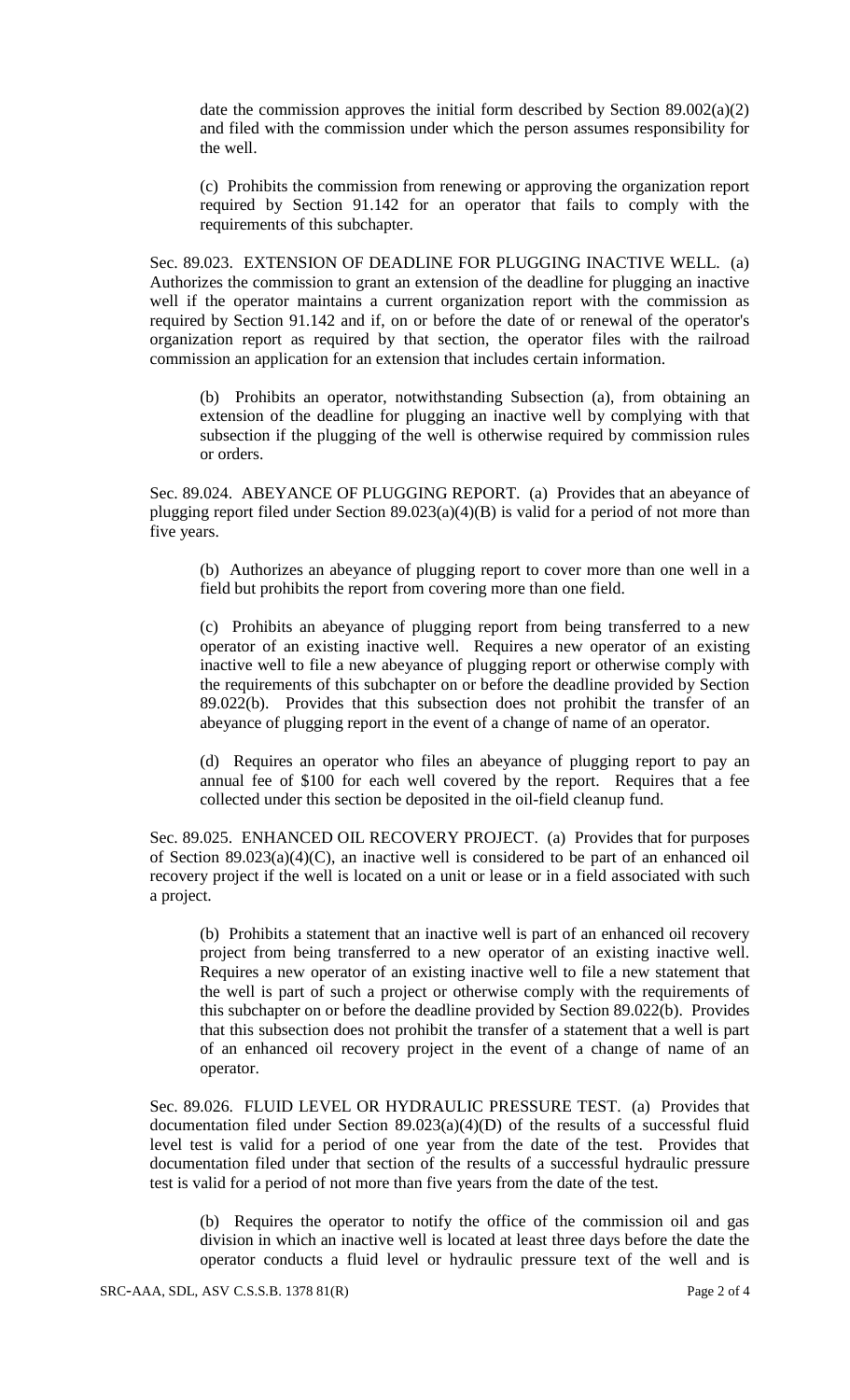prohibited from conducting the test without the approval of the office. Authorizes the commission to require that a test be witnessed by a commission employee.

(c) Authorizes documentation of the results of a successful fluid level or hydraulic pressure test to be transferred to a new operator of an existing inactive well.

(d) Requires an operator who files documentation described by Subsection (a) to pay an annual fee of \$50 for each well covered by the documentation. Requires that a fee collected under this section be deposited in the oil-field cleanup fund.

Sec. 89.027. SUPPLEMENTAL FINANCIAL ASSURANCE. (a) Provides that a supplemental bond, letter of credit, or cash deposit filed under Section 89.023(a)(4)(E) (relating to an application for an extension that includes a sufficient supplemental bond, letter of credit, or cash deposit) is in addition to any other financial assurance otherwise required of the operator or for the well.

(b) Prohibits a supplemental bond, letter of credit, or cash deposit from being transferred to a new operator of an existing inactive well. Requires a new operator of an existing inactive well to file a new supplemental bond, letter of credit, or cash deposit or otherwise comply with the requirements of this subchapter by the deadline provided by Section 89.022(b).

Sec. 89.028. ESCROW FUNDS. (a) Requires that escrow funds described by Section  $89.023(a)(4)$ (F) (relating to an application for an extension that includes documentation of the deposit) be deposited with the railroad commission each time an operator files an application for an extension of the deadline for plugging an inactive well.

(b) Authorizes escrow funds deposited with the railroad commission to be released only with the approval of the commission as prescribed by railroad commission rule.

Sec. 89.029. AFFIRMATION REGARDING SURFACE REQUIREMENTS. (a) Requires that an application for an extension of the deadline for plugging an inactive well include a written affirmation containing certain information by the operator.

(b) Requires an operator of an inactive well to leave a clearly visible marker at the wellhead of the well.

(c) Requires the commission to adopt rules regulating the transfer of material described by Subsection  $(a)(2)(B)$  and restricting its accumulation on an active lease.

(d) Provides that an operator may be eligible for a temporary extension of the deadline for plugging an inactive well or a temporary exemption from the requirements of Subsection (a) as provided by commission rule if the operator is unable to comply with the requirements of that subsection because of safety concerns or required maintenance of the well site and the operator includes with the application a written affirmation of the facts regarding the safety concerns or maintenance, notwithstanding Subsection (a).

(e) Provides that an operator may be eligible for an extension of the deadline for plugging a well without complying with Subsection  $(a)(2)(B)$  (relating to an abeyance of plugging report) if the well is located on a unit or lease or in a field associated with an enhanced oil recovery project and the operator includes a statement in the written affirmation that the well is part of such a project. Provides that the exemption provided by this subsection applies only to the equipment required for the project.

(f) Requires the commission, notwithstanding the other provisions of this subchapter, to adopt rules providing for the phase-in of the duty to comply with